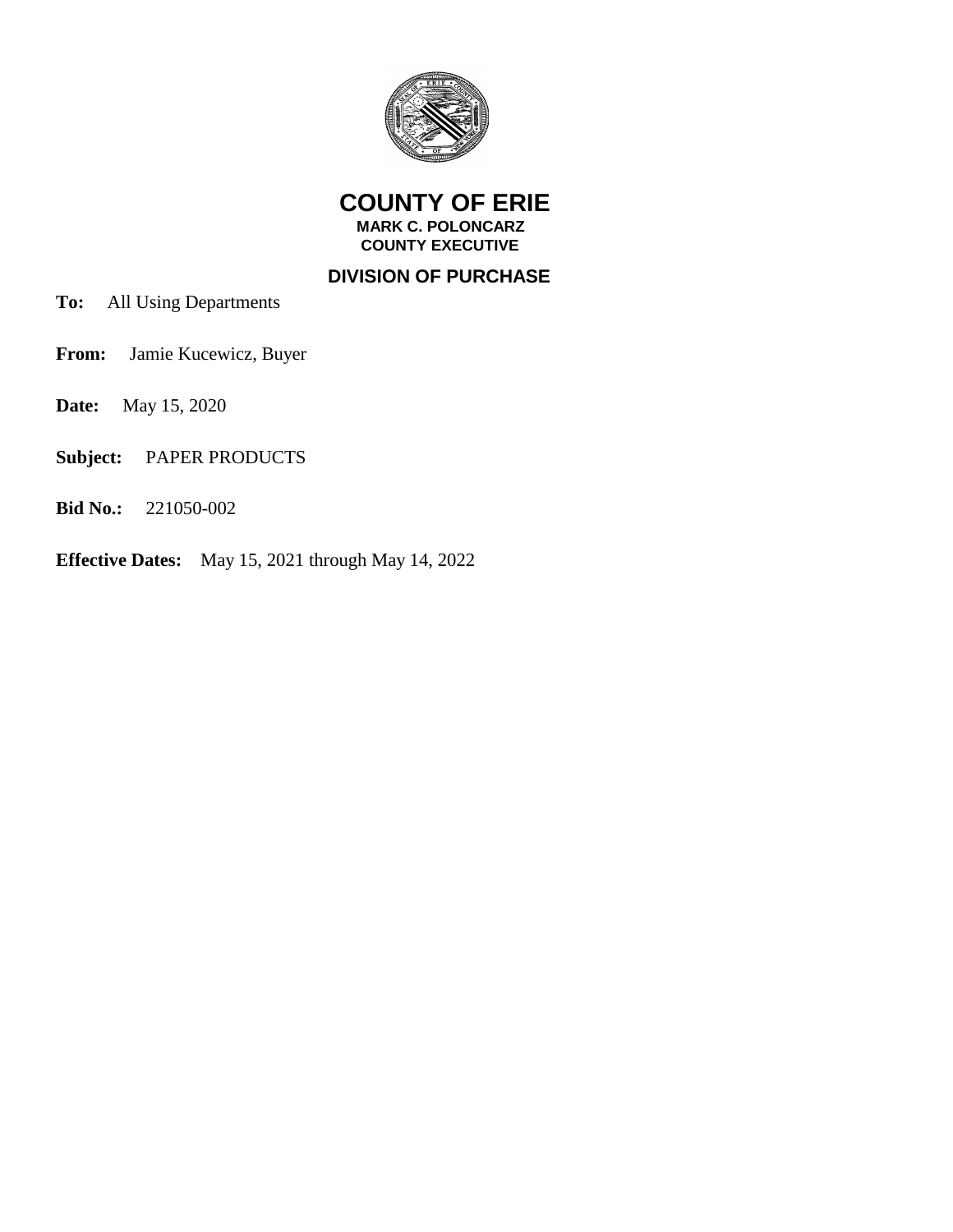## **Vendor Information:**

 **CORR DISTRIBUTORS, INC. – VENDOR #109655 89 Pearce Avenue Tonawanda, NY 14150 Telephone: (716) 873-8323 Fax #: (716) 873-2968 Minimum Order: None**

 **HJS SUPPLY – VENDOR #159565 2983 Seneca Street West Seneca, NY 14224 Telephone: (716) 674-9860 Minimum Order: None**

 **JOBENA – VENDOR #143821 85 Northpointe Parkway, Suite 1 Amherst, NY 14228 Telephone: (716) 629-3037 Minimum Order: None**

 **NYS INDUSTRIES FOR THE DISABLED – VENDOR #109434 11 Columbia Circle Drive Albany, NY 12203 Telephone: (716) 875-9232 Minimum Order: None**

 **REGIONAL DISTRIBUTORS, INC. – VENDOR #117038 1281 Mt. Read Boulevard Rochester, NY 14606 Telephone: (585) 458-3300 Fax #: (585) 458-3314 Minimum Order: \$150 (\$20 handling charge for orders below minimum)**

 **W.B. MASON CO., INC. – VENDOR #109324 2855 Broadway Street Cheektowaga, NY 14225 Telephone: (888) 926-2766 Fax #: (716) 693-8738 Minimum Order: none**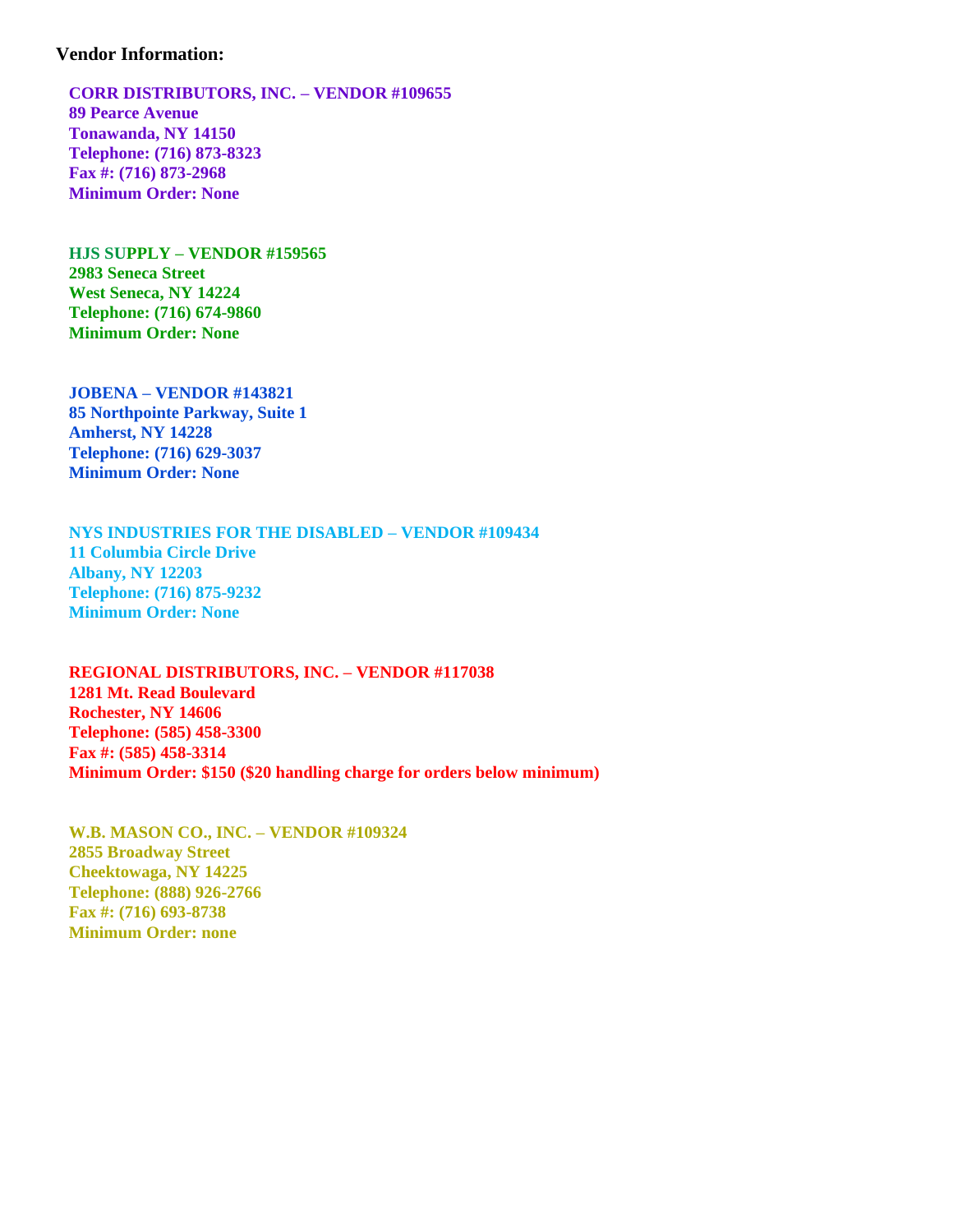| I. PAPER TOWELS |                                                                                                                                                                                                                                                     | <b>PRICE</b>       | <b>VENDOR</b>     |
|-----------------|-----------------------------------------------------------------------------------------------------------------------------------------------------------------------------------------------------------------------------------------------------|--------------------|-------------------|
| 1.              | Multifold $9\frac{1}{2}$ " x $9\frac{1}{4}$ ",<br>Natural (unbleached)<br>100% Recycled, 20% Post-Consumer Content (min)<br>BRAND/PRODUCT NO: Marcal/MRCP200N<br><b>CASE QUANTITY: 4,000</b>                                                        | \$13.00/cs         | <b>WB</b> Mason   |
| 2.              | C-Fold 10 <sup>1</sup> /4" x 12 <sup>3</sup> / <sub>4</sub> "<br>Economy White (elemental or process chlorine free bleaching)<br>100% Recycled, 20% Post-Consumer Content (min)<br>BRAND/PRODUCT NO: Marcal/MRCP100B<br><b>CASE QUANTITY: 2,400</b> | \$12.74/cs         | <b>WB</b> Mason   |
| 3.              | Singlefold $9\frac{3}{8}$ " x $10\frac{3}{4}$ ",<br>Natural (unbleached)<br>100% Recycled, 20% Post-Consumer Content (min)<br>BRAND/PRODUCT NO: Marcal/MRCP600N<br><b>CASE QUANTITY: 4,000</b>                                                      | \$13.00/cs         | <b>WB</b> Mason   |
| 4.              | Round Roll 2 Ply 9" x 11",<br>White (elemental or process chlorine-free bleaching)<br>100% Recycled, 20% Post-Consumer Content (min)<br>BRAND/PRODUCT NO: Kruger/01712<br><b>CASE QUANTITY: 30</b>                                                  | $$15.19$ /cs       | Regional          |
| 5.              | Roll Paper Towels 800' x 7.8",<br>Natural (unbleached)<br>100% Recycled, 20% Post-Consumer Content (min)                                                                                                                                            | \$20.29/cs         | <b>NYSID</b>      |
| 6.              | Roll Paper Towel, 800' x 10"<br>BRAND/PRODUCT NO: Vondrehle 816B<br><b>CASE QUANTITY: 6</b>                                                                                                                                                         | $$34.10\text{/cs}$ | Corr              |
| 7.              | Center Pull Paper Towels 2 Ply 1000'<br>BRAND/PRODUCT NO: Boardwalk/BWK410321<br><b>CASE QUANTITY: 6</b>                                                                                                                                            | $$15.20$ /cs       | <b>WB</b> Mason   |
| 8.              | Hardwound Towels 8" x 800'<br>BRAND/PRODUCT NO: Nittany Paper/NP-6800ENPR<br><b>CASE QUANTITY: 6</b>                                                                                                                                                | $$14.78$ /cs       | <b>HJS Supply</b> |
| 9.              | Dispenser #84T for RK350A Brown Rolled Towels<br>BRAND/PRODUCT: Sofidel/HVN410203                                                                                                                                                                   | $$13.63$ /ea       | <b>WB</b> Mason   |
| 10.             | Paper Towels – Kimberly Clark #01000 or equal<br>$8"$ x 1000'<br>BRAND/PRODUCT NO: Nittany Paper/NP-121000EW<br><b>CASE QUANTITY: 12</b>                                                                                                            | \$51.26/cs         | <b>HJS Supply</b> |
|                 | *packaging for above item is being changed – when stock is depleted, new item info will be:<br>BRAND/PRODUCT NO: Nittany Paper/NP-61000EW<br><b>CASE QUANTITY: 6</b>                                                                                | \$25.78/cs         | <b>HJS Supply</b> |
| 11.             | Kimberly Clark Dispenser for above Paper Towels<br>wall mount<br>(price includes installation)                                                                                                                                                      | \$47.31/ea         | Corr              |
| 12.             | Paper Towels - Greensoft/HRTW 6800 8" x 800"<br>6 rolls/case                                                                                                                                                                                        | \$19.50/cs         | Jobena            |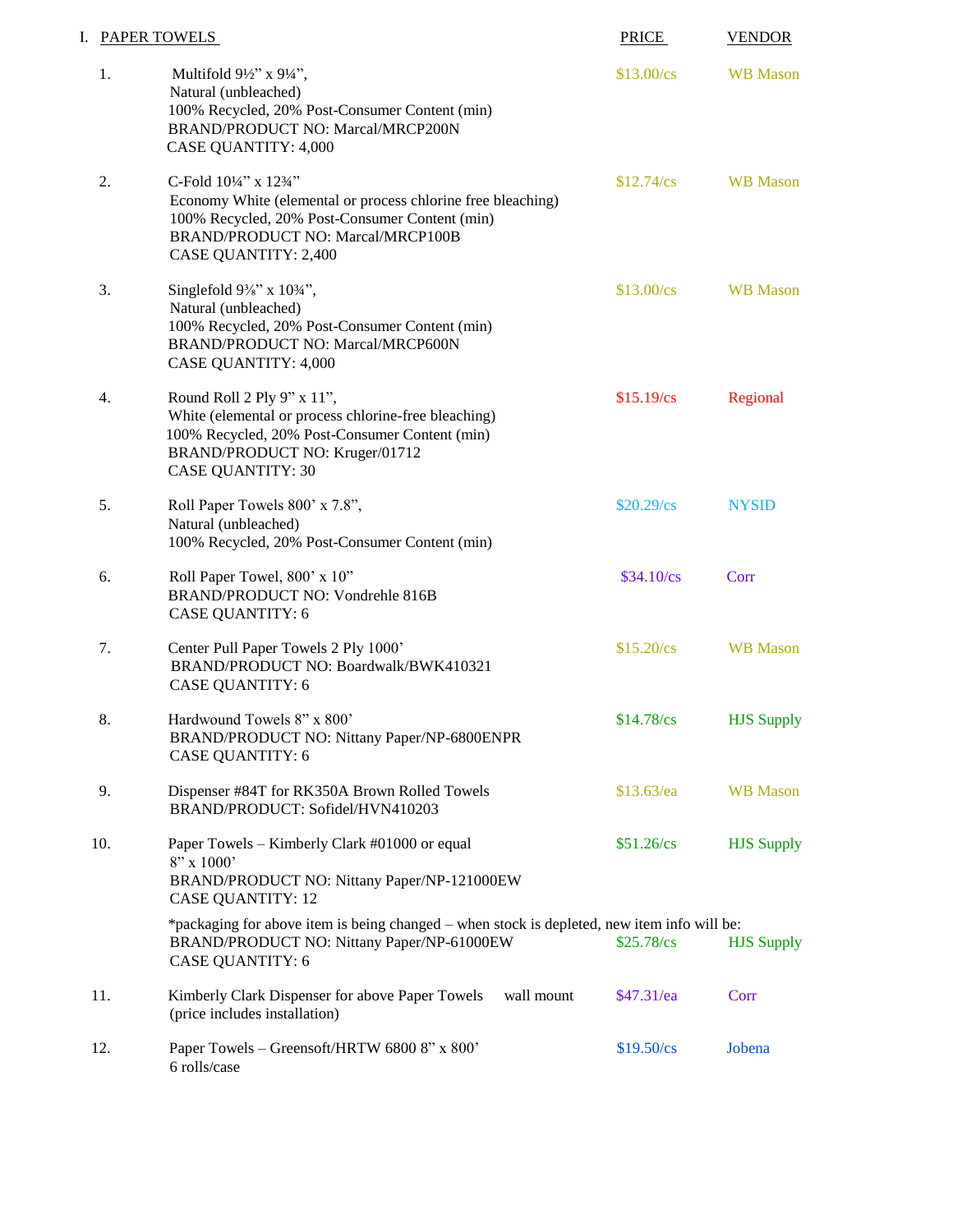| II. | <b>TOILET TISSUE &amp; DISPENSERS</b> |                                                                                                                                                                                                                | <b>PRICE</b>       | <b>VENDOR</b>     |
|-----|---------------------------------------|----------------------------------------------------------------------------------------------------------------------------------------------------------------------------------------------------------------|--------------------|-------------------|
|     | 1.                                    | One Ply Tork Universal TJ0912A, Jumbo Roll or equal<br>$3.5$ " x 2000'<br>BRAND/PRODUCT NO: Kruger/5321<br><b>CASE QUANTITY: 12</b>                                                                            | \$19.60/cs         | Corr              |
|     | 2.                                    | Two Ply Tork Universal TJ0922, Jumbo Roll<br>$3.55"$ x 1000'<br>BRAND/PRODUCT NO: Kruger/5319<br><b>CASE QUANTITY: 12</b>                                                                                      | $$15.40$ /cs       | Corr              |
|     | 3.                                    | Two Ply 4" $x$ 4½" with Core<br>White (elemental or process chlorine-free bleaching),<br>100% Recycled, 20% Post-Consumer Content (min)<br>BRAND/PRODUCT NO: Nittany Paper/NP-962U<br><b>CASE QUANTITY: 96</b> | \$23.68/cs         | <b>HJS Supply</b> |
|     | $\overline{4}$ .                      | Two Ply $4\frac{1}{2}$ " x $4\frac{1}{2}$ ", White<br>Compact Coreless #19375                                                                                                                                  | \$39.01/cs         | <b>WB</b> Mason   |
|     | 5.                                    | Morcon M125<br><b>CASE QUANTITY: 24</b>                                                                                                                                                                        | \$28.79/cs         | Regional          |
|     | 6.                                    | Valley #1007 Toilet Tissue Dispenser                                                                                                                                                                           | $$13.00$ /ea       | Jobena            |
|     | 7.                                    | #56T 9" Double Plastic Toilet Tissue Holder                                                                                                                                                                    | \$27.00/ea         | Jobena            |
|     | 8.                                    | #78T Dispenser for Multifold 9%" x 9½"                                                                                                                                                                         | \$20.00/ea         | Jobena            |
|     | 9.                                    | Impact 2501 Chrome 2 Roll Toilet Tissue Holder or equal<br>BRAND/PRODUCT: Impact 2501                                                                                                                          | <b>NOT AWARDED</b> |                   |
| Ш.  | <b>NAPKINS</b>                        |                                                                                                                                                                                                                | PRICE              | <b>VENDOR</b>     |
|     | 1.                                    | Single Ply $12$ " x $12$ ",                                                                                                                                                                                    | \$36.28/cs         | <b>NYSID</b>      |

2. Low Fold Dispenser Type 9" x 12", \$20.37/cs Regional White (elemental or process chlorine-free bleaching) 100% Recycled, 10% Post-Consumer Content (min) BRAND/PRODUCT NO: Kruger/7420 CASE QUANTITY: 8,000

 White (elemental or process chlorine-free bleaching) 100% Recycled, 10% Post-Consumer Content (min)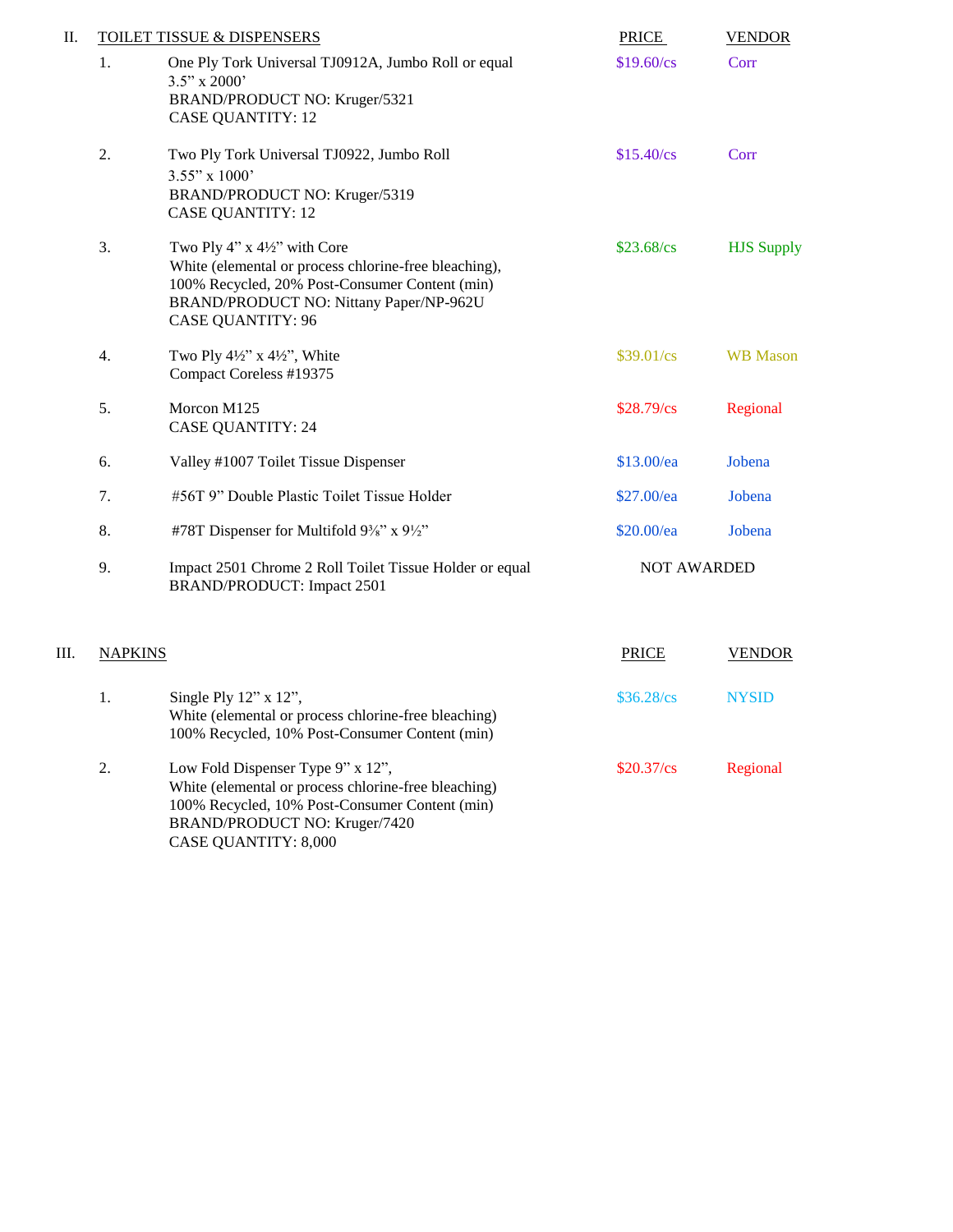| IV. |                     | <b>FACIAL TISSUES</b>                                                                                                                                                                                  | <b>PRICE</b>            | <b>VENDOR</b>     |
|-----|---------------------|--------------------------------------------------------------------------------------------------------------------------------------------------------------------------------------------------------|-------------------------|-------------------|
|     | 1.                  | 2 Ply 8.3" x 8.7"<br>White (elemental or process chlorine-free bleaching)<br>100% Recycled, 10% Post-Consumer Content (min)<br>BRAND/PRODUCT NO: Crystalware/CSWT1002P30<br><b>CASE QUANTITY: 30</b>   | $$12.20$ /cs            | <b>WB</b> Mason   |
|     | 2.                  | 2 Ply 7.6" x 8.5"<br>White (elemental or process chlorine-free bleaching)<br>100% Recycled, 10% Post Consumer Content (min)<br>BRAND/PRODUCT NO: Nittany Paper/NP-CFT-3685<br><b>CASE QUANTITY: 36</b> | \$18.63/cs              | <b>HJS Supply</b> |
|     | 3.                  | Kleenex Antiviral Facial Tissue, White, 68/Box KC25836                                                                                                                                                 | $$48.76$ /cs            | <b>WB</b> Mason   |
| V.  |                     | <b>PAPER CUPS</b>                                                                                                                                                                                      | <b>PRICE</b>            | <b>VENDOR</b>     |
|     | 1.                  | 5oz. Cold Double Waxtreated Cups<br>BRAND/PRODUCT NO: IP/DMR-5CH<br><b>CASE QUANTITY: 2,500</b>                                                                                                        | \$62.93/cs              | Regional          |
|     | 2.                  | Covers for 5oz. Cups<br><b>BRAND/PRODUCT NO: Dart</b><br><b>CASE QUANTITY: 1,000</b>                                                                                                                   | <b>NO BIDS RECEIVED</b> |                   |
|     | 3.                  | 60z. Hot Drink Paper Cups<br>BRAND/PRODUCT NO: Solo/376SMJ8000<br><b>CASE QUANTITY: 1,000</b>                                                                                                          | \$74.00/cs              | Jobena            |
|     | 4.                  | Covers for 6oz. Hot Drink Paper Cups<br>BRAND/PRODUCT NO: Solo/VL36R-000<br><b>CASE QUANTITY: 1,000</b>                                                                                                | \$63.54/cs              | Jobena            |
|     | 5.                  | Paper Water Cup, 31/20z. Pleated Round,<br>BRAND/PRODUCT NO: Genpak/W4F<br><b>CASE QUANTITY: 5,000</b>                                                                                                 | \$55.89/cs              | Jobena            |
| VI. | <b>PAPER PLATES</b> |                                                                                                                                                                                                        | <b>PRICE</b>            | <b>VENDOR</b>     |
|     | 1.                  | 9" Paper Plates<br><b>BRAND/PRODUCT NO: Goldstar/436GS</b><br><b>CASE QUANTITY: 1,000</b>                                                                                                              | \$18.31/cs              | Jobena            |
|     | $\overline{c}$      | 7" Paper Plates, medium weight<br>BRAND/PRODUCT NO: Goldstar/736GS<br><b>CASE QUANTITY: 1,000</b>                                                                                                      | $$10.60$ /cs            | Jobena            |
|     | 3.                  | 9" Paper Plates, medium weight<br>BRAND/PRODUCT NO: AJM/CP9GEOWH<br><b>CASE QUANTITY: 1,000</b>                                                                                                        | $$28.92/\text{cs}$      | Regional          |
|     | 4.                  | 10" Paper Plates, medium weight<br>BRAND/PRODUCT NO: IP/PHL-10C<br><b>CASE QUANTITY: 500</b>                                                                                                           | \$50.68/cs              | Regional          |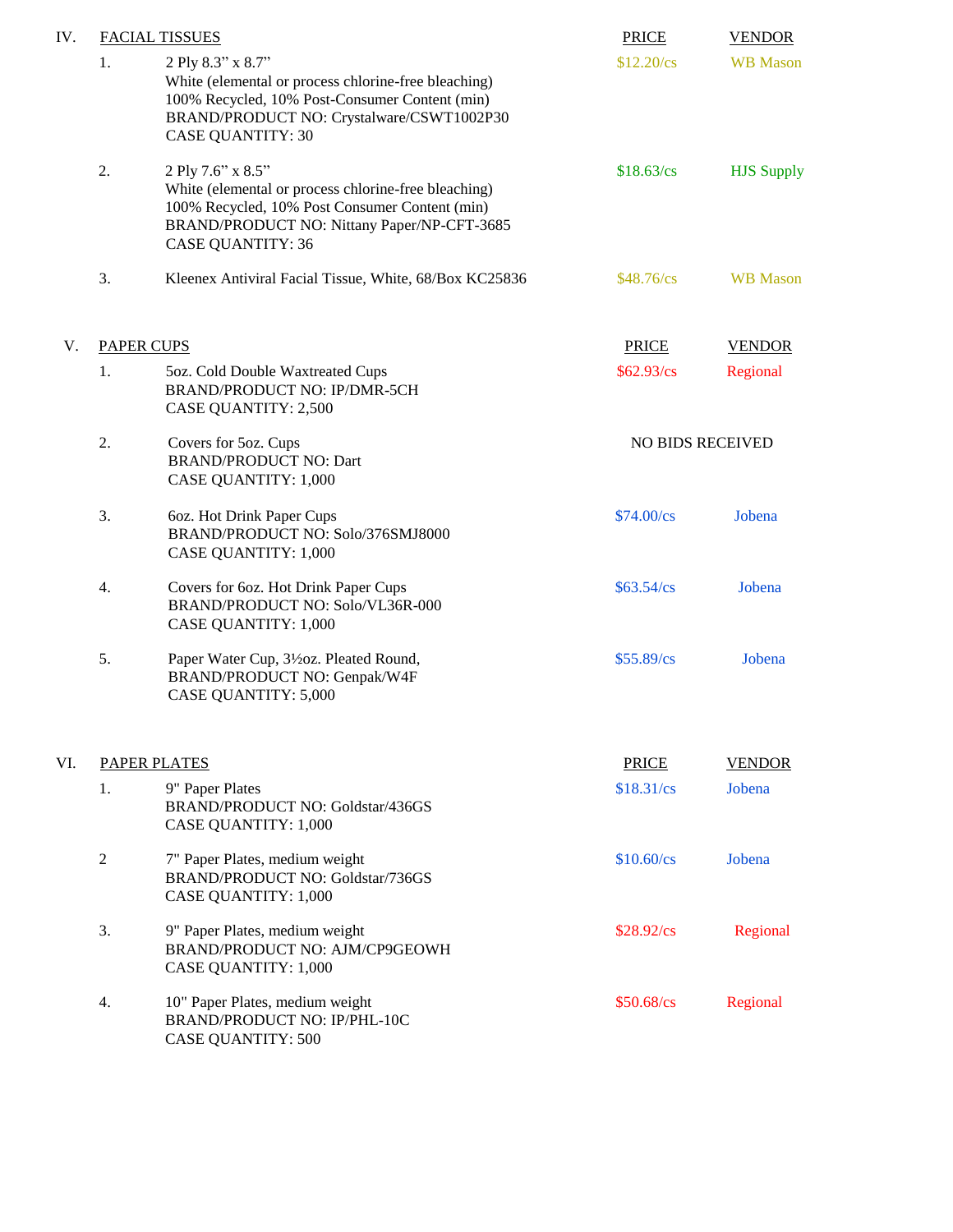| VII. | <b>PLASTIC CUPS</b> |                                                                                                                       | <b>PRICE</b>       | <b>VENDOR</b>   |
|------|---------------------|-----------------------------------------------------------------------------------------------------------------------|--------------------|-----------------|
|      | 1.                  | 5oz. Juice Cups<br><b>BRAND/PRODUCT NO: Dart/Y5</b><br><b>CASE QUANTITY: 2,500</b>                                    | \$34.89/cs         | Regional        |
|      | 2.                  | Covers for 5oz. Juice Cups<br>BRAND/PRODUCT NO: Dart/605TP<br><b>CASE QUANTITY: 2,500</b>                             | \$50.94/cs         | Regional        |
|      |                     | VIII. "STYROFOAM ALTERNATIVE" PRODUCTS                                                                                | <b>PRICE</b>       | <b>VENDOR</b>   |
|      | 1.                  | Paper Hot Cups 6oz.<br>BRAND/PRODUCT NO: SOLO/376W-2050<br><b>CASE QUANTITY: 1000</b>                                 | \$36.47/cs         | Regional        |
|      | 2.                  | Lids for 6oz. Paper Hot Cups<br>BRAND/PRODUCT NO: SOLO/VL36R-0007<br><b>CASE QUANTITY: 1000</b>                       | \$33.92/cs         | Regional        |
|      | 3.                  | Paper Hot Cups 8oz.<br>BRAND/PRODUCT NO: Primesource/PME75000232<br><b>CASE QUANTITY: 1000</b>                        | \$27.89/cs         | <b>WB</b> Mason |
|      | 4.                  | Lids for 8oz. Paper Hot Cups<br>BRAND/PRODUCT NO: Primesource/PME75000248<br><b>CASE QUANTITY: 1000</b>               | \$22.63/cs         | <b>WB</b> Mason |
|      | 5.                  | Paper Hot Cups 10oz.<br>BRAND/PRODUCT NO: Crystalware/SCWPHCS102050<br><b>CASE QUANTITY: 1000</b>                     | \$31.25/cs         | <b>WB</b> Mason |
|      | 6.                  | Lids for 10oz. Paper Hot Cups<br>BRAND/PRODUCT NO: Crystalware/CSWFCLWTB10121620<br><b>CASE QUANTITY: 1000</b>        | \$17.45/cs         | <b>WB</b> Mason |
|      | 7.                  | Sipper Lids for 10oz. Paper Hot Cups<br>BRAND/PRODUCT NO: Crystalware/CSWDCLWST10121620<br><b>CASE QUANTITY: 1000</b> | \$21.00/cs         | <b>WB</b> Mason |
|      | 8.                  | Paper Bowls 12oz.<br><b>BRAND/PRODUCT NO: IP/DFR-12-CB</b><br><b>CASE QUANTITY: 1000</b>                              | \$39.83/cs         | Regional        |
|      | 9.                  | Lids for 12oz Paper Bowls<br><b>BRAND/PRODUCT NO: IP/LFRFHB-12</b><br><b>CASE QUANTITY: 1000</b>                      | \$69.54/cs         | Regional        |
|      | 10.                 | Fiber Bowls 12oz.<br>BRAND/PRODUCT NO: Better Earth/BTTBEFRB12EB<br><b>CASE QUANTITY: 1000</b>                        | $$42.76/\text{cs}$ | <b>WB</b> Mason |
|      | 11.                 | Fiber Plates 6"<br>BRAND/PRODUCT NO: Better Earth/BTTBEFRP6EB<br><b>CASE QUANTITY: 1000</b>                           | \$29.90/cs         | <b>WB</b> Mason |
|      | 12.                 | Fiber Plates 9"<br>BRAND/PRODUCT NO: Better Earth/BTTBEFRP9EB<br><b>CASE QUANTITY: 500</b>                            | \$33.99/cs         | <b>WB</b> Mason |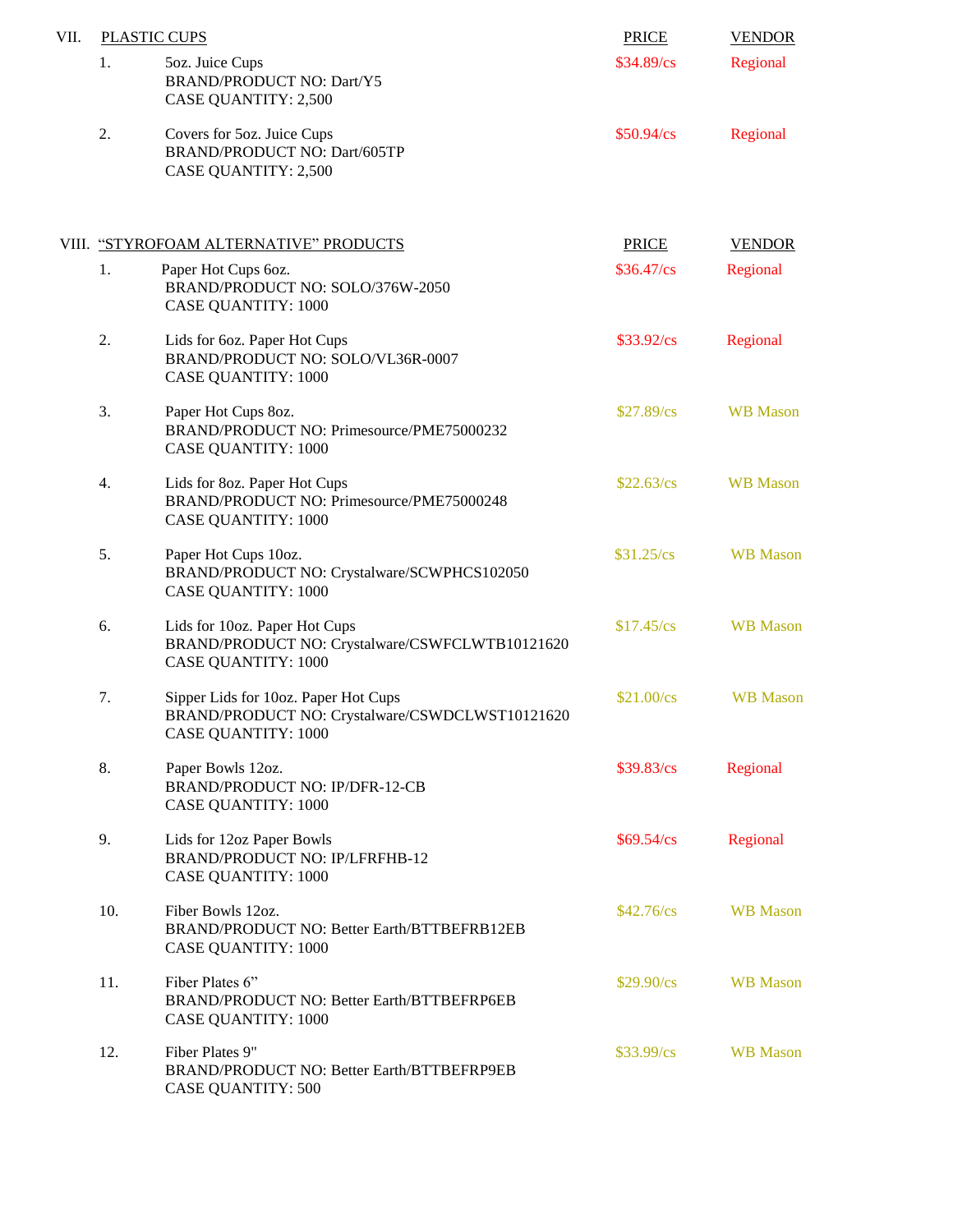|     | 13.                 | Fiber Hinged Lid Container 9"x9", 3 Compartment<br>BRAND/PRODUCT NO: Better Earth/BTTBEFC993EB<br><b>CASE QUANTITY: 200</b>     | $$39.99/\text{cs}$ | <b>WB</b> Mason |
|-----|---------------------|---------------------------------------------------------------------------------------------------------------------------------|--------------------|-----------------|
|     | 14.                 | Fiber Hinged Lid Container 5½" x 5½", Single Compartment<br>BRAND/PRODUCT NO: Greenwave/TW-BOO-004<br><b>CASE QUANTITY: 400</b> | \$39.64/cs         | Regional        |
|     | 15.                 | Fiber Hinged Lid Container 9"x9", Single Compartment<br>BRAND/PRODUCT NO: Better Earth/BTTBEFC99EB<br><b>CASE QUANTITY: 200</b> | $$39.01/\text{cs}$ | <b>WB</b> Mason |
|     | 16.                 | Fiber Trays 8½"x 10½", 5 Compartment<br>BRAND/PRODUCT NO: Pactiv/M510SLT<br><b>CASE QUANTITY: 500</b>                           | \$37.98/cs         | Regional        |
|     | 17.                 | Fiber Trays 14" x 18"<br>BRAND/PRODUCT NO: Huhtamaki/HUH20804CT<br><b>CASE QUANTITY: 100</b>                                    | \$57.69/cs         | <b>WB</b> Mason |
|     | 18.                 | Fiber Compartment Plates 9"<br>BRAND/PRODUCT NO: Better Earth/BTTBEFRP93EB<br><b>CASE QUANTITY: 500</b>                         | $$34.01/\text{cs}$ | <b>WB</b> Mason |
| IX. |                     | PLASTIC TABLEWARE                                                                                                               | <b>PRICE</b>       | <b>VENDOR</b>   |
|     | 1.                  | Teaspoon, Medium Weight<br>BRAND/PRODUCT NO: Crystalware/CSWTSPPWP1000<br><b>CASE QUANTITY: 1,000</b>                           | \$4.99/cs          | <b>WB</b> Mason |
|     | 2.                  | Soup Spoon, Medium Weight<br>BRAND/PRODUCT NO: Crystalware/CSWSSPPWP1000<br><b>CASE QUANTITY: 1,000</b>                         | $$4.99$ /cs        | <b>WB</b> Mason |
|     | 3.                  | Sporks, Medium Weight<br>BRAND/PRODUCT NO: Crystalware/CSWSPKPPWP1000<br><b>CASE QUANTITY: 1,000</b>                            | $$4.99$ /cs        | <b>WB</b> Mason |
|     | 3.                  | Forks, Medium Weight<br>BRAND/PRODUCT NO: Crystalware/CSWFPPWP1000<br><b>CASE QUANTITY: 1,000</b>                               | $$4.99$ /cs        | <b>WB</b> Mason |
|     | 4.                  | Knife, Medium Weight<br>BRAND/PRODUCT NO: Crystalware/CSWKNPPWP1000<br><b>CASE QUANTITY: 1,000</b>                              | $$4.99$ /cs        | <b>WB</b> Mason |
| Х.  | <b>SOUFFLE CUPS</b> |                                                                                                                                 | <b>PRICE</b>       | <b>VENDOR</b>   |
|     | 1.                  | 1oz. Paper Medicine/Souffle Cups<br>BRAND/PRODUCT NO: Genpak/F100<br><b>CASE QUANTITY: 5,000</b>                                | \$37.68/cs         | Regional        |
|     | 2.                  | 4 Oz. Paper Souffle Cup<br>BRAND/PRODUCT NO: Genpak/F400<br><b>CASE QUANTITY: 5,000</b>                                         | $$68.72/\text{cs}$ | Regional        |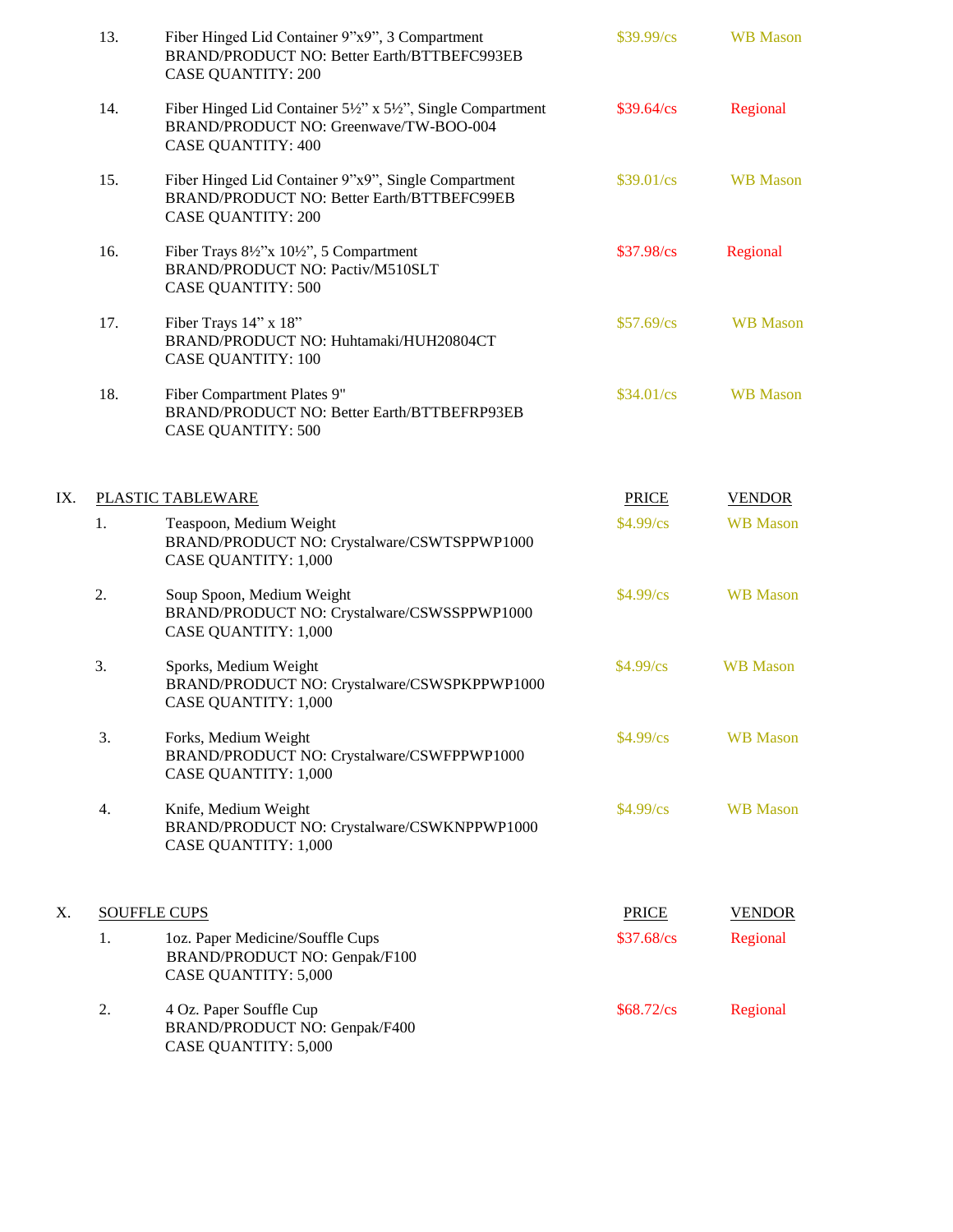| XI.   | <b>STRAWS</b>            |                                                                                                                                      | <b>PRICE</b>        | <b>VENDOR</b>   |
|-------|--------------------------|--------------------------------------------------------------------------------------------------------------------------------------|---------------------|-----------------|
|       | 1.                       | <b>Flex Straws</b><br>BRAND/PRODUCT NO.: Crystalware/CSWSFPPIW25400<br>CASE QUANTITY: 10,000                                         | \$35.65/cs          | <b>WB</b> Mason |
|       | 2.                       | Coffee Stirrers, Wooden<br>BRAND/PRODUCT NO: Royal/R810<br>CASE QUANTITY: 10,000                                                     | \$15.80/cs          | Regional        |
|       | 3.                       | Coffee Stirrers, Plastic 5"<br>BRAND/PRODUCT NO: CrystalWare/CSW5RSS4101000<br><b>CASE QUANTITY: 10,000</b>                          | $$7.66$ /cs         | <b>WB</b> Mason |
| XII.  | <b>COFFEE FILTERS</b>    |                                                                                                                                      | <b>PRICE</b>        | <b>VENDOR</b>   |
|       | 1.                       | Small A 10<br>BRAND/PRODUCT NO: Bunn/20115.000<br><b>CASE QUANTITY: 1,000</b>                                                        | \$10.64/cs          | Regional        |
|       | 2.                       | Urn $23 \times 9$<br><b>BRAND/PRODUCT NO: 56-50BA</b><br><b>CASE QUANTITY: 500</b>                                                   | \$15.42/cs          | Jobena          |
| XIII. |                          | WIPERS - CLEANING CLOTHS                                                                                                             | <b>PRICE</b>        | <b>VENDOR</b>   |
|       | 1.                       | Rag on Roll Hand Towel<br>12" x 13" each rag, Blue or white<br>BRAND/PRODUCT NO.: Kimberly-Clark/35411<br><b>CASE QUANTITY: 1100</b> | \$139.50/cs         | Jobena          |
|       | 2.                       | Rags in a Box - White<br>BRAND/PRODUCT NO.: Kimberly Clark/KCC75260<br><b>BOX QUANTITY: 200</b>                                      | $$10.10$ /cs        | <b>WB</b> Mason |
|       | XIV. MISCELLANEOUS ITEMS |                                                                                                                                      | <b>PRICE</b>        | <b>VENDOR</b>   |
|       | 1.                       | Plastic Gloves, Large<br><b>CASE QUANTITY: 1,000</b>                                                                                 | $$11.08$ /cs        | <b>NYSID</b>    |
|       | 2.                       | Paper Hats, Blue Stripe & Red Stripe<br>BRAND/PRODUCT NO: Keystone/CALIKS100B<br><b>CASE QUANTITY: 1,000</b>                         | $$60.05/\text{cs}$$ | <b>WB</b> Mason |
|       | 3.                       | Bouffant Caps 21" size, Color Coded<br><b>BRAND/PRODUCT NO: DBWH-21-1</b><br><b>CASE QUANTITY: 1,000</b>                             | \$62.62/cs          | Jobena          |
|       | 4.                       | Pan Liners, 16 3/8 x 24 3/8<br>BRAND/PRODUCT NO: GP/GENPANLINER<br><b>CASE QUANTITY: 1,000</b>                                       | $$30.70$ /cs        | <b>WB</b> Mason |
|       | 5.                       | Wax Paper 15 x 20 cut<br>BRAND/PRODUCT NO: McNairn/001615<br><b>CASE QUANTITY: 1,800</b>                                             | \$59.29/cs          | Regional        |
|       | 6.                       | Reynolds Wrap Aluminum Foil, Large 18" x 500'<br>BRAND/PRODUCT NO: Crystal Ware/ CSWF18500SD<br><b>CASE QUANTITY: 1</b>              | $$13.56$ /ea        | <b>WB</b> Mason |